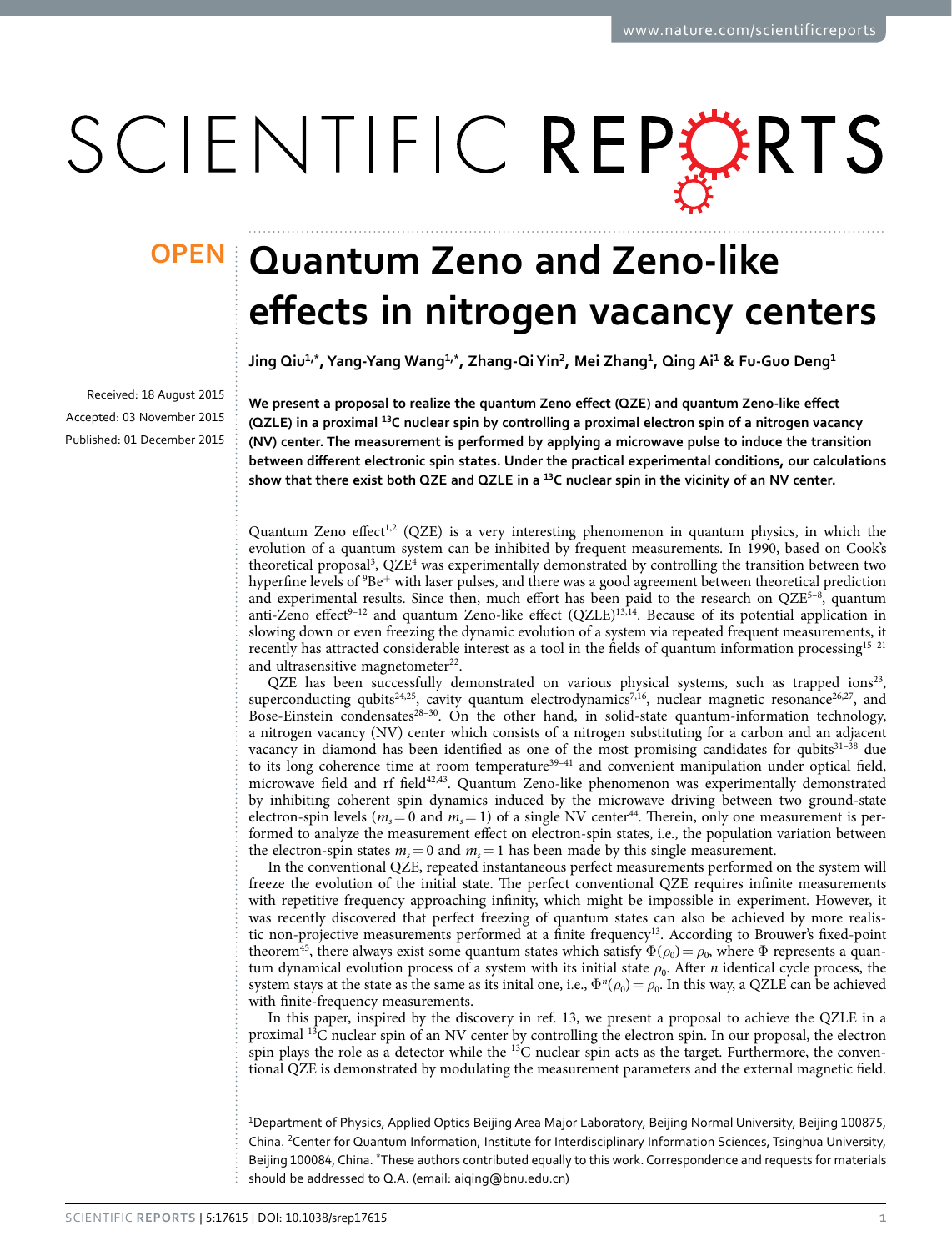

<span id="page-1-0"></span>**Figure 1. Scheme for demonstration of the QZE in an NV center. (a)**  $A<sup>13</sup>C$  **nuclear spin is at the nearest**neighbor lattice site of an NV center. (**b**) The energy-level diagram of the ground state hyperfine structure where a microwave drives the transition between  $|0, \uparrow\rangle$  and  $|-1, \uparrow\rangle$  with Rabi frequency  $\Omega$  and driving frequency *ω*.

Here, instead of projective measurements, we apply a microwave pulse to induce the transition between different electronic states, followed by initialization of electron spin. Our numerical calculation properly shows that for suitable parameters there exist the conventional QZE and QZLE in a proximal 13C nuclear spin of the NV center.

#### **Results**

**The model.** An NV center in diamond is composed of a nitrogen atom and a vacancy in an adjacent lattice site. It is a defect with  $C_{3v}$  symmetry<sup>[46,](#page-6-19)47</sup>. For the negatively-charged NV center with electron spin S = 1, the ground state is a spin-triplet state <sup>3</sup>A with a zero-field splitting *D* = 2.87 GHz between spin sublevels  $m_s = 0$  and  $m_s = \pm 1^{48}$ . Around NV centers there are three kinds of nuclear spins<sup>[49](#page-6-22),50</sup>, i.e., <sup>13</sup>C  $(I=1/2)$ , <sup>14</sup>N  $(I=1)$ , and <sup>15</sup>N  $(I=1/2)$ . They can be manipulated by microwave and rf fields.

Consider an NV center and a 13C nuclear spin which locates in the first coordination shell around the NV center<sup>51</sup>, as shown in [Fig. 1\(a\).](#page-1-0) In other words, this <sup>13</sup>C nuclear spin is at the nearest-neighbor lattice site of the NV center. As a result, there is a strong hyperfine coupling between the nuclear and electronic spins. [Figure 1\(b\)](#page-1-0) shows the simplified energy-level diagram of the ground-state hyperfine structure associated with the nearest-neighbor 13C nuclear spin. To demonstrate the QZE, the electron-spin states  $(m_s = -1, 0)$  and nuclear-spin states  $(|\uparrow\rangle, |\downarrow\rangle)$  are chosen to code qubits. The target and detector are initially uncorrelated, i.e., they are in a product state. A strong electron-spin polarization into the  $m_s = 0$ sublevel can be induced by circulatory optical excitation-emission. This effect results from spin-selective non-radiative intersystem crossing to a metastable state lying between the ground and excited triplet states<sup>52,53</sup>. Moreover, the nuclear spin could be well isolated from the electron spin, during the optical polarization and measurement of the electronic stat[e42](#page-6-15),[54](#page-7-3). In other words, the state of nuclear spin could be unperturbed when the initialization and measurement are performed on the electronic spin.

Suppose that the electron spin is initially in its ground state  $|0\rangle$  and the nuclear spin is in an arbitrary state. First of all, the whole system evolves freely for a time interval  $\Delta t_f$ . Afterwards, a microwave driving is used to perform measurement. As [Fig. 1\(b\)](#page-1-0) shows, the microwave drives the transition between  $|0,\uparrow\rangle$ and  $|-1, \uparrow\rangle$  with Rabi frequency  $\Omega$  and driving frequency  $\omega$ . In the process of measurement, the total system evolves under the Hamiltonian  $H_M = H_F + H_I$  for a time interval  $\Delta t_m$ , where  $H_F$  is the free Hamiltonian without measurement and  $H<sub>I</sub>$  is the interaction Hamiltonian describing the transition induced by microwave driving. After the measurement, by optical pumping, the electron spin is initialized in its ground state  $|0\rangle$ , and meanwhile the electron and nuclear spins are decoupled<sup>[42,](#page-6-15)[54](#page-7-3)[,55](#page-7-4)</sup>. And then the above process is repeated. When the duration of the 532-nm light pulse for optical pumping is appropriate, the  $13C$  nuclear spin could be well isolated from the electron spin and the nuclear spin state can be preserved. In particular, the dephasing of nuclear spin can hardly be observed for light pulses of ~140ns which are sufficiently long to polarize the electron spin while leave the state of nuclear spin undisturbed<sup>42</sup>.

*The free Hamiltonian*  $H_F$ *.* The general Hamiltonian of an NV center and a <sup>13</sup>C nuclear spin which locates in the first coordination shell around the NV center is<sup>[56](#page-7-5)</sup>

$$
H = DSz2 + \gammae \overrightarrow{B} \cdot \overrightarrow{S} + \gamman \overrightarrow{B} \cdot \overrightarrow{I} + \overrightarrow{S} \overrightarrow{A} \overrightarrow{I}
$$
  
= DS<sub>z</sub><sup>2</sup> + \gamma<sub>e</sub> (B<sub>x</sub>S<sub>x</sub> + B<sub>y</sub>S<sub>y</sub> + B<sub>z</sub>S<sub>z</sub>) + \gamma<sub>n</sub> (B<sub>x</sub>I<sub>x</sub> + B<sub>y</sub>I<sub>y</sub> + B<sub>z</sub>I<sub>z</sub>)  
+ (A<sub>xx</sub>S<sub>x</sub>I<sub>x</sub> + A<sub>yy</sub>S<sub>y</sub>I<sub>y</sub> + A<sub>zz</sub>S<sub>z</sub>I<sub>z</sub>). (1)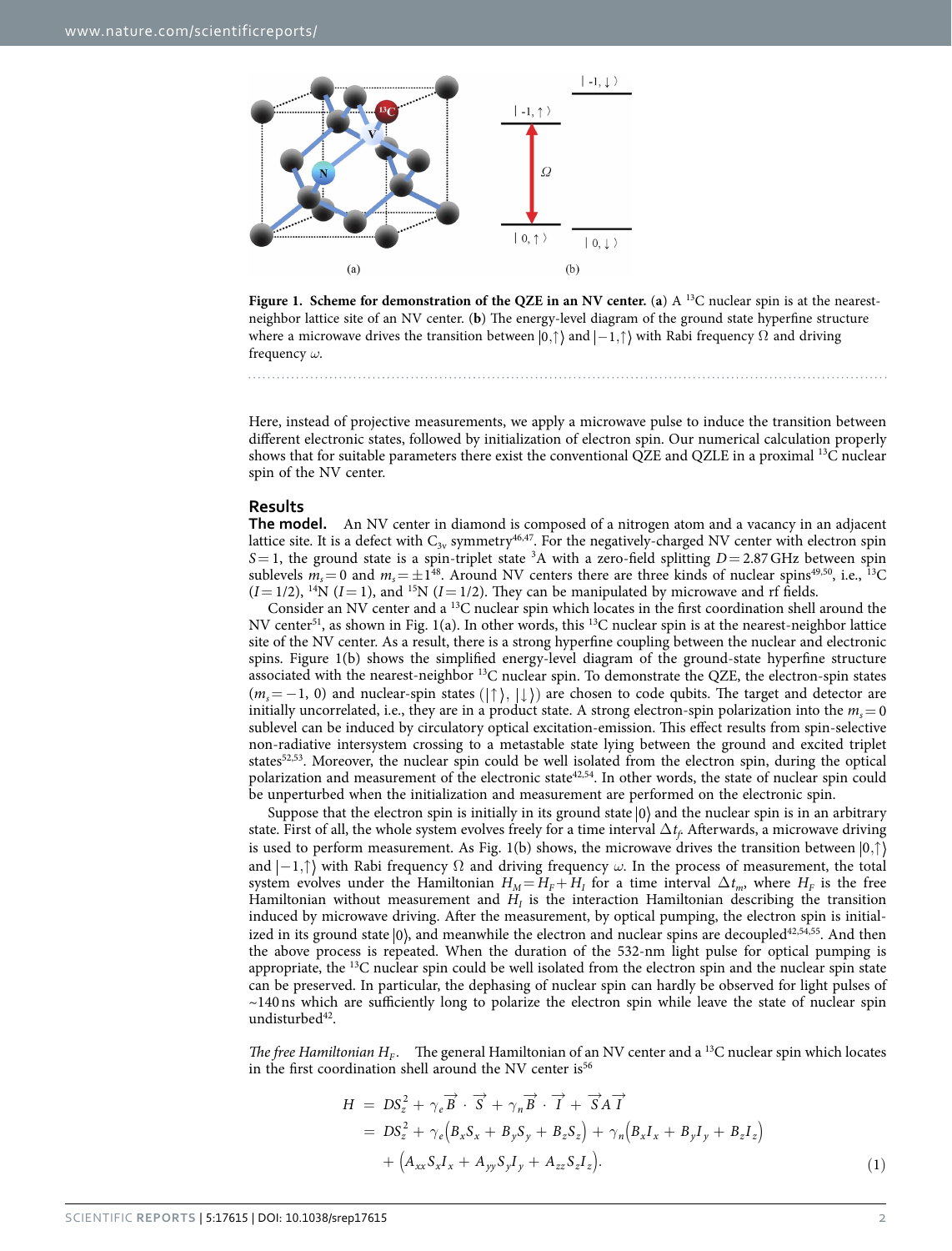Here, the first term stands for the zero-field splitting of the electronic ground state. The second term is the Zeeman energy splitting of the electron with *γe* being the electronic gyromagnetic ratio. The third term denotes the nuclear Zeeman effect where *γn* is the 13C nuclear spin gyromagnetic ratio. And the last term describes the hyperfine interaction between the electron spin and the nuclear spin of  $^{13}C$  atom.

Using a permanent magnet, an external magnetic field  $B<sub>z</sub>$  is applied parallel to the NV axis. Hence,  $\gamma_e(B_xS_x + B_yS_y)$  and  $\gamma_n(B_xI_x + B_yI_y)$  are removed. Under the condition of weak magnetic field strength, the difference between the zero-field splitting *D*= 2.87GHz and the electronic Zeeman splitting is much larger than the hyperfine interaction. In this situation, the electron-nuclear-spin flip-flop processes induced by the hyperfine interaction are sufficiently suppressed. Therefore, this allows for the secular approximation<sup>56–58</sup>, and the  $S_xI_x$  and  $S_yI_y$  terms can be neglected. In other words, for the weak external magnetic field along the NV axis only the longitudinal hyperfine interaction needs to be taken into account, and the ground-state manifold of the NV center coupled with a proximal 13C nuclear spin is described by the Hamiltonian

$$
H_F = DS_z^2 + \gamma_e B_z S_z + \gamma_n B_z I_z + A_{zz} S_z I_z, \qquad (2)
$$

where

$$
I_z = \frac{1}{2}\sigma_z,\tag{3}
$$

$$
S_z = \begin{pmatrix} 1 & 0 & 0 \\ 0 & 0 & 0 \\ 0 & 0 & -1 \end{pmatrix},\tag{4}
$$

and  $\sigma$ *z* is the Pauli-*z* operator.

*The Hamiltonian under measurement.* A microwave driving is utilized to perform the measurement, as shown in Fig. 1(b). This microwave pulse drives the transition between  $|0\rangle$  and  $|-1\rangle$ . The driving frequency is set to be resonant with the transition between  $|0,\uparrow\rangle$  and  $|-1,\uparrow\rangle$ , and meanwhile largely detuned from that between  $|0, \downarrow\rangle$  and  $|-1, \downarrow\rangle$ . In this way, the transition between  $|0, \uparrow\rangle$  and  $|-1, \uparrow\rangle$  can be induced selectively. Thus the system evolves under the whole Hamiltonian  $H_M = H_F + H_I$ , where the interaction Hamiltonian is

$$
H_{I} = \Omega e^{i\omega t} |0,\uparrow\rangle \langle -1,\uparrow| + \text{h.c.}
$$
\n(5)

In order to analytically calculate the quantum dynamics under the influence of *HM*, we transform to the rotating frame defined by the transformation  $|\Psi(t)^R\rangle = U^{\dagger}(t)|\Psi(t)\rangle$ , where  $U(t) = \exp(-iH_F t)$ ,  $\Psi(t)$  and  $|\Psi(t)^R$  are the wave functions in the static and rotating frames respectively. Therefore, using equation (23), the Hamiltonian under the rotating frame can be obtained, i.e.,

$$
H_M^R = U^{\dagger} H_M U - H_F = \Omega |0,\uparrow\rangle \langle -1,\uparrow| + \text{h.c.}
$$
 (6)

**Dynamic Evolution.** Now, let us demonstrate the quantum dynamics of the whole system in a full cycle, which includes a free evolution followed by a measurement process. The electron spin is initially prepared in its ground state, i.e.,

$$
\rho^{(D)}(0) = |0\rangle\langle 0|,\tag{7}
$$

and the nuclear spin is in an arbitrary state

$$
\rho^{(T)}(0) = \begin{pmatrix} \alpha & \beta \\ \beta^* & 1 - \alpha \end{pmatrix},\tag{8}
$$

which is spanned by the basis  $\{\uparrow\}, \downarrow\}$ . Thus, the initial state of the total system is  $\rho(0) = \rho^{(D)}(0) \otimes \rho^{(T)}(0).$ 

In the free evolution, the total system evolves under its free Hamiltonian  $H_F$  for a time interval  $\Delta t_\beta$ which is described by the evolution operator

$$
U_f(\Delta t_f) = e^{-iH_F\Delta t_f}.\tag{9}
$$

Apparently, without the driving, the evolution operator of the total system is diagonal. At the end of free evolution, the state of the total system becomes  $\rho(\Delta t_f) = U_f(\Delta t_f) \rho(0) U_f^{\dagger}(\Delta t_f)$ . Afterwards, a microwave pulse is used to drive the transition between  $|0,\uparrow\rangle$  and  $|-1,\uparrow\rangle$ . The total system evolves under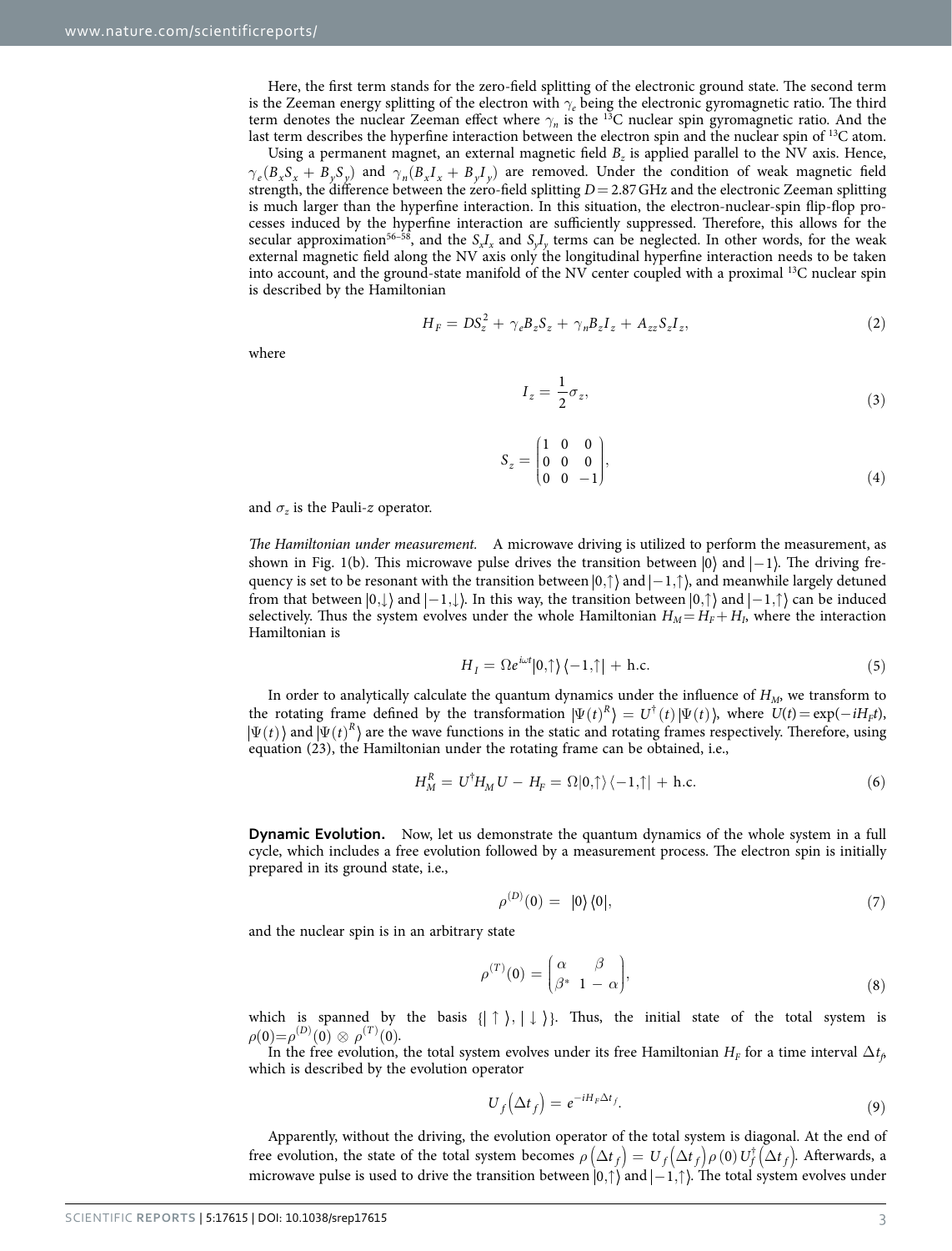the Hamiltonian  $H_M^R$  for a time interval  $\Delta t_m$ . Having transformed to the rotating frame, a time-independent Hamiltonian is obtained and the corresponding evolution operator is

$$
U_m^R(\Delta t_m) = e^{-iH_M^R \Delta t_m}.\tag{10}
$$

After a cycle with duration  $\tau\!=\!\Delta t_{\!f}\!+\!\Delta t_{\!m}$ , the state of the whole system is

$$
\rho^{R}(\tau) = U_{m}^{R} U_{f} \rho(0) U_{f}^{\dagger} U_{m}^{R\dagger}.
$$
\n(11)

Utilizing equation (24), the final state of the whole system in the static frame reads

$$
\rho(\tau) = U(\Delta t_m) U_m^R(\Delta t_m) U_f(\Delta t_f) \rho(0) U_f^{\dagger}(\Delta t_f) U_m^{R\dagger}(\Delta t_m) U^{\dagger}(\Delta t_m). \tag{12}
$$

By partially tracing over the degree of the electron spin, the final state of the nuclear spin  $\rho^{(T)}(\tau) = \mathrm{Tr}_D[\rho(\tau)]$  reads

$$
\rho^{(T)}(\tau) = \begin{pmatrix} \alpha & e^{-i\gamma_n B_z \tau} & \cos(\Omega \Delta t_m) \beta \\ e^{i\gamma_n B_z \tau} & \cos(\Omega \Delta t_m) \beta^* & 1 - \alpha \end{pmatrix}.
$$
\n(13)

On the other hand, the initial state of the nuclear spin can be decomposed into its eigenbasis as<sup>13</sup>

$$
\rho^{(T)}(0) = C_0 I + C_1 \sigma_+ + C_2 \sigma_- + C_3 \sigma_z, \tag{14}
$$

where  $C_0=1/2$ ,  $C_1=\beta$ ,  $C_2=\beta^*$ ,  $C_3=(2\alpha-1)/2$ , *I* is the identity operator,  $\sigma_+=\ket{\uparrow}\bra{\downarrow}$  and  $\sigma_-=\ket{\downarrow}\bra{\uparrow}$ are the raising and lowering operators respectively. After the first cycle, the nuclear spin is in the state

$$
\rho^{(T)}(\tau) = C_0 \lambda_0 I + C_1 \lambda_1 \sigma_+ + C_2 \lambda_2 \sigma_- + C_3 \lambda_3 \sigma_z, \tag{15}
$$

where the eigenvalues are

$$
\lambda_0 = \lambda_3 = 1,\tag{16}
$$

$$
\lambda_1 = \lambda_2^* = e^{-i\gamma_n B_z \tau} \cos(\Omega \Delta t_m). \tag{17}
$$

After *N* cycles, the nuclear-spin qubit evolves into the state

$$
\rho^{(T)}(N\tau) = C_0 \lambda_0^N I + C_1 \lambda_1^N \sigma_+ + C_2 \lambda_2^N \sigma_- + C_3 \lambda_3^N \sigma_z. \tag{18}
$$

Here,  $\lambda_0 = \lambda_3 = 1$  are related to fixed points<sup>45</sup> independent of all parameters. However,  $\lambda_1$  and  $\lambda_2$  are modulated by the parameters  $(\Omega, B_z, \Delta t_m, \Delta t_f)$ . By adjusting these parameters, the quantum Zeno and Zeno-like effects can be observed.

Hereafter, by analyzing the dependence of the eigenvalues on the parameters, we demonstrate the existence of quantum Zeno and Zeno-like effects.

*Quantum Zeno-like effect.* In equation (15), the eigenvalues  $\lambda_0 = \lambda_3 = 1$  mean that  $\rho^{(T)}(0) = C_0 I + C_3 \sigma_2$ are the fixed points independent of the combination of parameters  $(\Omega, B_z, \Delta t_m, \Delta t_f)$  after repeated measurements. To be specific, if the initial state of the nuclear spin is of diagonal form, the state will not be changed and thus is preserved. This is a QZLE on the nuclear spin, similar to that in [ref. 13.](#page-6-1)

On the other hand, the  $\sigma_+$  and  $\sigma_-$  components of the initial nuclear-spin state are exponentially suppressed, when  $|\lambda_1| = |\lambda_2|$ <1 with appropriate parameters  $(\Omega, B_z, \Delta t_m, \Delta t_f)$ . Therefore, the following  $\text{process } \rho^{(T)}(0) = C_0 I + C_1 \sigma_+ + C_2 \sigma_- + C_3 \sigma_z \rightarrow \rho^{(T)}(N\tau) = C_0 I + C_3 \sigma_z$  is achieved by sufficientlymany measurements.

Furthermore, the existence of  $\lambda_3 = 1$  preserves the polarization of the nuclear spin. If  $\alpha$  is 1 or 0,  $\rho^{(T)}(N\tau) = \rho^{(T)}(0) = |\uparrow\rangle\langle\uparrow| \text{ or } \rho^{(T)}(N\tau) = \rho^{(T)}(0) = |\downarrow\rangle\langle\downarrow|$  can be obtained. Thus, the polarization of the 13C nuclear spin near the NV center is frozen. It may be a potential way to preserve the polarization of 13C nuclear spin against its hyperfine interaction with electron spin.

*Quantum Zeno effect.* For the eigenvalues  $\lambda_1$  and  $\lambda_2$ , we consider both the ideal situation when  $\Delta t_f$  $\Delta t_m$  → 0 and the realistic situation of finite  $\Delta t_f$  and  $\Delta t_m$ .

In the ideal situation, equation (17) is simplified as

$$
\lambda_1 = \lambda_2^* \approx e^{-i\gamma_n B_z \tau} \left( 1 - \frac{\Omega^2}{2} \Delta t_m^2 \right).
$$
\n(19)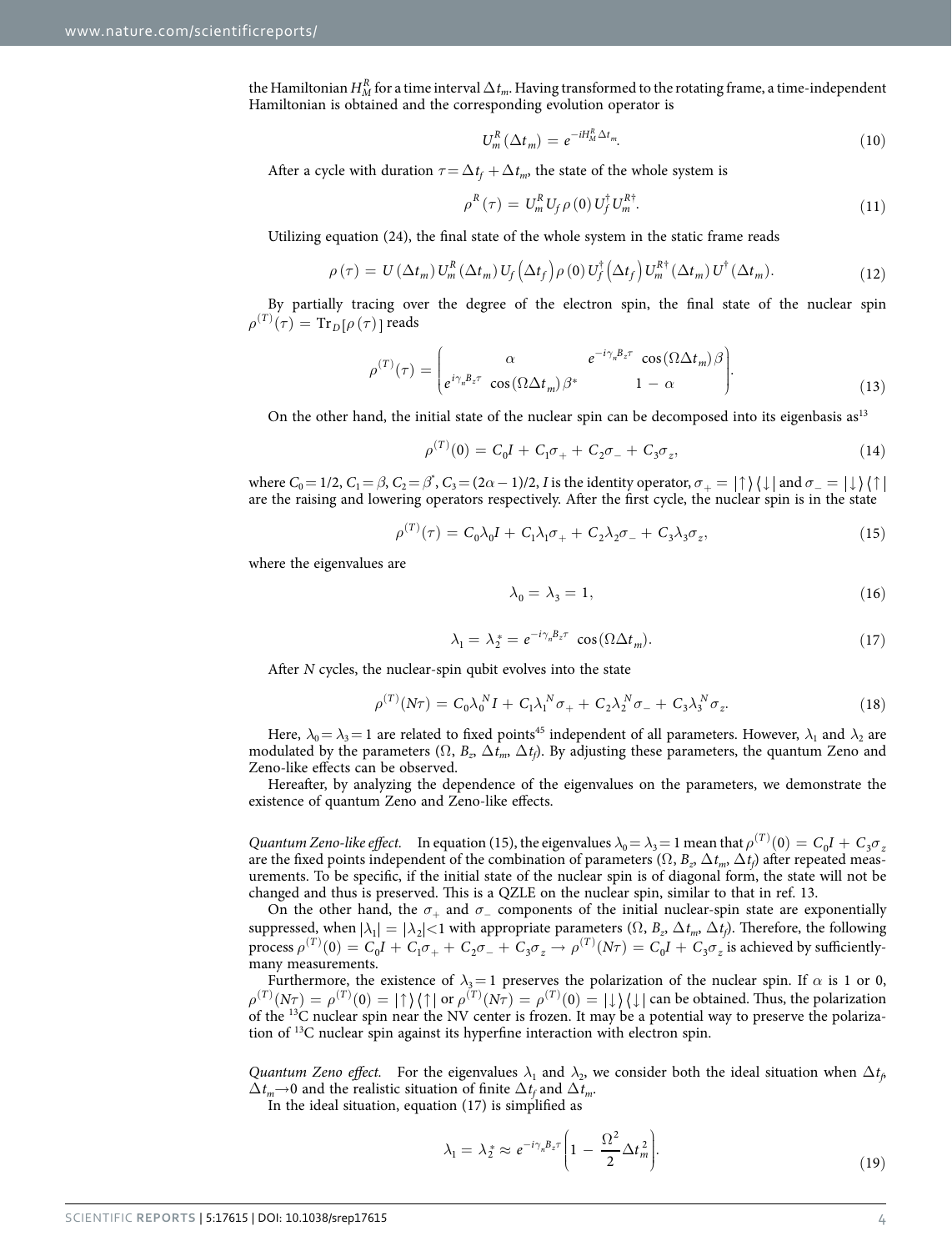

<span id="page-4-0"></span>**Figure 2. Measurement conditions for the QZLE.** The QZLE will occur at the specified locations in the parameter space  $(\Omega, \Delta t_m)$ . The points are determined by equation (20) with  $n_1 = 1, 2, 3$ .

From equation (18), we learn that the eigenvectors  $\sigma_+$  and  $\sigma_-$  contribute to the off-diagonal part of  $\rho^{(T)}(N\tau)$ . When  $\Delta t_f$  and  $\Delta t_m$  are small enough, the eigenvalues  $|\lambda_1|$  and  $|\lambda_2|$  can be very close to unity. Furthermore,  $γ<sub>n</sub>B<sub>z</sub>Nτ = 2nπ$  is assumed, where  $Nτ = T$  is the fixed total evolution time and *n* is an integer. Because the eigenvalues  $|\lambda_1|$  and  $|\lambda_2|$  approach unity quadratically in the high-measurement-frequency limit, an arbitrary nuclear-spin state is exactly preserved by infinitely-frequent measurements. Here, the conventional QZE is recovered.

On the other hand, consider the realistic condition in an NV center, e.g. non-vanishing Δ*tm* due to a finite pulse width. When the Rabi frequency and the pulse width are chosen to meet the following requirement

$$
\Omega \Delta t_m = 2n_1 \pi \tag{20}
$$

with  $n_1$  being positive integer,  $\lambda_1 = \lambda_2 = 1$  can be obtained. In this case, arbitrary initial state is the Zeno-like fixed point which depends on the appropriate choice of parameters  $(\Omega, B_z, \Delta t_m, \Delta t_f)$ . In other words, under certain measurement conditions, the QZLE is observed. [Figure 2](#page-4-0) shows the locations where QZLE will occur in the parameter space of  $(\Omega, \Delta t_m)$ . In the case of  $|\lambda_1| = |\lambda_2| < 1$ , after repeated measurements the elements of  $\sigma_+$  and  $\sigma_-$  in  $\rho^{(T)}(T)$  may disappear due to accumulated loss. However, by tuning parameters to the vicinity of the points  $(\Omega, \Delta t_m)$  given in equation (20), equation (17) can be expanded to the second order of  $\Delta t_m$  as

$$
\lambda_1 = \lambda_2^* \approx 1 - \frac{1}{2} \left( \Omega \Delta t_m - 2n_1 \pi \right)^2. \tag{21}
$$

Here, the conventional QZE happens in the neighbourhood of the QZLE points. In other words, the QZE occurs for a series of parameter combinations corresponding to finite-frequency measurements with finite coupling strengths. Since the eigenvalues  $\lambda_1$  and  $\lambda_2$  approach unity quadratically under the repeated measurements, arbitrary nuclear-spin state is exactly preserved by finitely-frequent measurements, even though it is affected by the free evolution.

#### **Discussion**

The conventional QZE and QZLE are demonstrated in a <sup>13</sup>C nuclear spin around an NV center by controlling the electron spin. Both of the QZE and QZLE can be observed by modulating the Rabi frequency, and the magnetic field, and the free-evolution time, and the pulse width. Our numerical calculation properly shows that for suitable parameters there exist both the QZE and QZLE in an NV-center system under the experimental condition. Consequently, the conventional QZE and QZLE are obtained with finite-frequency imperfect measurements.

In order to put our experimental proposal into practice, the secular approximation should be valid, i.e. the applied magnetic field strength should not be too stron[g56](#page-7-5). As a consequence, the magnetic field strength *B<sub>z</sub>* could be less than 200G. Additionally, due to the resonance condition, the driving frequency *ω* equals to the level spacing between  $|0,\uparrow\rangle$  and  $|-1,\uparrow\rangle$ , i.e.,  $D - \gamma_e B_z - A_{zz}/2$ . At the same time, the level spacing  $\omega_1$  between  $\ket{0,\downarrow}$  and  $\ket{-1,\downarrow}$  is  $D - \gamma_e B_z + A_{zz}/2$ . To selectively only induce the transition between  $|0,\uparrow\rangle$  and  $|-1,\uparrow\rangle$ , the large-detuning condition  $\Delta\omega = \omega_1 - \omega = A_{zz} \gg \Omega$  should be fulfilled.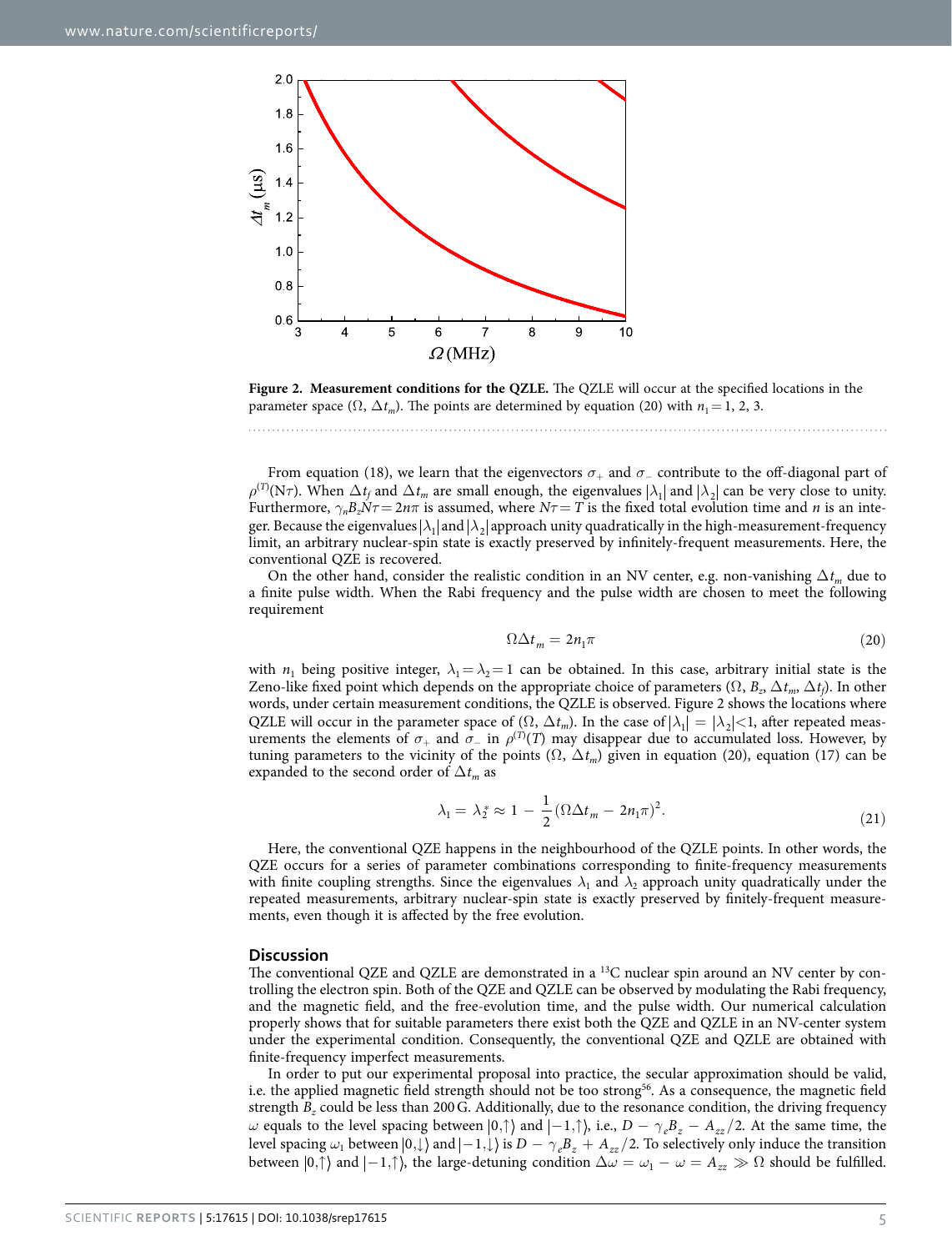Since the hyperfine coupling between the electron spin and a  $^{13}$ C nuclear spin in the first coordination shell is known to be 130 MHz<sup>51,[59](#page-7-6)</sup>, the Rabi frequency  $\Omega$  can be no more than 10 MHz. Furthermore, the initialization of the NV center will take approximately ~140 ns<sup>42</sup>, and  $\Delta t_m$  and  $\Delta t_f$  are on a time scale about 2 *μs*. Thus, a single cycle process will take about 5 *μs*. The intrinsic dephasing time of the <sup>13</sup>C nuclear spin  $T_{2n}$  was observed as around one second<sup>41</sup>. To ignore the decoherence effect induced by the environment, we restrict the total experiment time as  $T \ll T_{2n}$ , i.e., the total experiment time *T* is chosen as 100 ms. In this case, we can demonstrate the quantum Zeno and Zeno-like effects for roughly  $2 \times 10^4$ 

cycles.<br>On the other hand, due to the presence of the nitrogen nucleus, <sup>14</sup>N ( $I=1$ ) or <sup>15</sup>N ( $I=1/2$ ), and the On the other hand, due to the presence of the nitrogen nucleus, <sup>14</sup>N (*I* = 1) or <sup>15</sup>N (*I* = 1/2), and the <sup>13</sup>C nuclear spin bath, the dephasing time of the electron spin is 58  $\mu s^{39}$ . The duration  $\tau = \Delta t_f + \Delta t_m$ of a cycle is smaller than the dephasing time of the electron spin by one order. Because the hyperfine coupling between the electron spin and the nitrogen nucleus  $A_N < 4 \text{ MHz}^{50}$  is much smaller than  $A_{zz}$ , the dephasing effect induced by the nitrogen nucleus can be neglected. The dipole-dipole interactions between the electron spin and the other  ${}^{13}C$  nuclear spins are too weak. Therefore, the dephasing effect induced by all nuclear spins can also be neglected.

Last but not the least, the nuclear spin bath induces the dephasing of the <sup>13</sup>C nuclear spin. Because the total experiment time is sufficiently short and the magnetic dipole-dipole interactions between the  $13C$  nuclear spin and the other nuclear spins are weak enough<sup>60</sup>, the dephasing effect induced by the spin bath can be neglected. Meanwhile, after every measurement, we decouple the electron and 13C nuclear spins and initialize the electron spin in its ground state  $|0\rangle^{42,54}$  $|0\rangle^{42,54}$  $|0\rangle^{42,54}$  $|0\rangle^{42,54}$  without perturbing the <sup>13</sup>C nuclear spin. In this process, the nuclear spin is supposed to be completely isolated from the environment $^{42,54}$  $^{42,54}$  $^{42,54}$ . Therefore, the nuclear spin hardly evolves during this process.

In conclusion, as shown in [Fig. 2](#page-4-0), our numerical calculation properly indicates that under practical conditions we can demonstrate the conventional QZE and QZLE in 13C nuclear spin around the NV center with finite-frequency imperfect measurements.

#### **Methods**

**The rotating frame.** Since the original Hamiltonian in the measurement process  $H_M$  is time-dependent, the whole system is transformed to a rotating frame defined by the transformation  $\Psi(t)^R$  =  $U^{\dagger}(t)|\Psi(t)$  , where  $U(t) = \exp(-i \xi t)$ ,  $|\Psi(t)\rangle$  and  $|\Psi(t)^R\rangle$  are respectively the wave functions in the static and rotating frames. Now, we derive the relationship between the Hamiltonian in the static frame  $H_M$  and the Hamiltonian in the rotating frame  $H_M^R$ . Because the time evolution of  $\left|\Psi(t)\right|^R$ still fulfills the Schrodinger equation in the rotating frame, i.e.

$$
i|\Psi(t)^R\rangle = i\frac{d}{dt}U^{\dagger}|\Psi(t)\rangle
$$
  
\n
$$
= i\dot{U}^{\dagger}|\Psi(t)\rangle + U^{\dagger}i|\Psi(t)\rangle
$$
  
\n
$$
= i\dot{U}^{\dagger}UU^{\dagger}|\Psi(t)\rangle + U^{\dagger}H_MUU^{\dagger}|\Psi(t)\rangle
$$
  
\n
$$
= i\dot{U}^{\dagger}U|\Psi(t)^R\rangle + U^{\dagger}H_MU|\Psi(t)^R\rangle
$$
  
\n
$$
= (i\dot{U}^{\dagger}U + U^{\dagger}H_MU)|\Psi(t)^R\rangle
$$
  
\n
$$
= (U^{\dagger}H_MU - \xi)|\Psi(t)^R\rangle,
$$
 (22)

the effective Hamiltonian in the rotating frame reads

$$
H_M^R = U^{\dagger} H_M U - \xi. \tag{23}
$$

Correspondingly, the relationship between the density matrix in the static frame  $\rho(t)$  and the density matrix in the rotating frame  $\rho^R(t)$  is

$$
\rho(t) = |\Psi(t)\rangle \langle \Psi(t)|
$$
  
=  $U(t) |\Psi(t)^R\rangle \langle \Psi(t)^R| U^{\dagger}(t)$   
=  $U(t) \rho^R(t) U^{\dagger}(t)$ . (24)

#### **References**

- <span id="page-5-1"></span><span id="page-5-0"></span>1. Khalfin, L. A. Phenomenological theory of K<sup>0</sup> mesons and the non-exponential character of the decay. *JETP Lett*. **8**, 65-68 (1968).
- 2. Misra, B. & Sudarshan, E. C. G. The Zeno's paradox in quantum theory. *J. Math. Phys.* **18,** 756 (1977).
- <span id="page-5-3"></span><span id="page-5-2"></span>3. Cook, R. J. What are quantum jumps. *Phys. Scr. T* **21,** 49–51 (1988).
- <span id="page-5-4"></span>4. Itano, W. M., Heinzen, D. J., Bollinger, J. J. & Wineland, D. J. Quantum Zeno effect. *Phys. Rev. A* **41,** 2295–2300 (1990).
- 5. Wang, X. B., You, J. Q. & Nori, F. Quantum entanglement via two-qubit quantum Zeno dynamics. *Phys. Rev. A* **77,** 062339 (2008).
	- 6. Xu, D. Z., Ai, Q. & Sun, C. P. Dispersive-coupling-based quantum Zeno effect in a cavity-QED system. *Phys. Rev. A* **83,** 022107 (2011).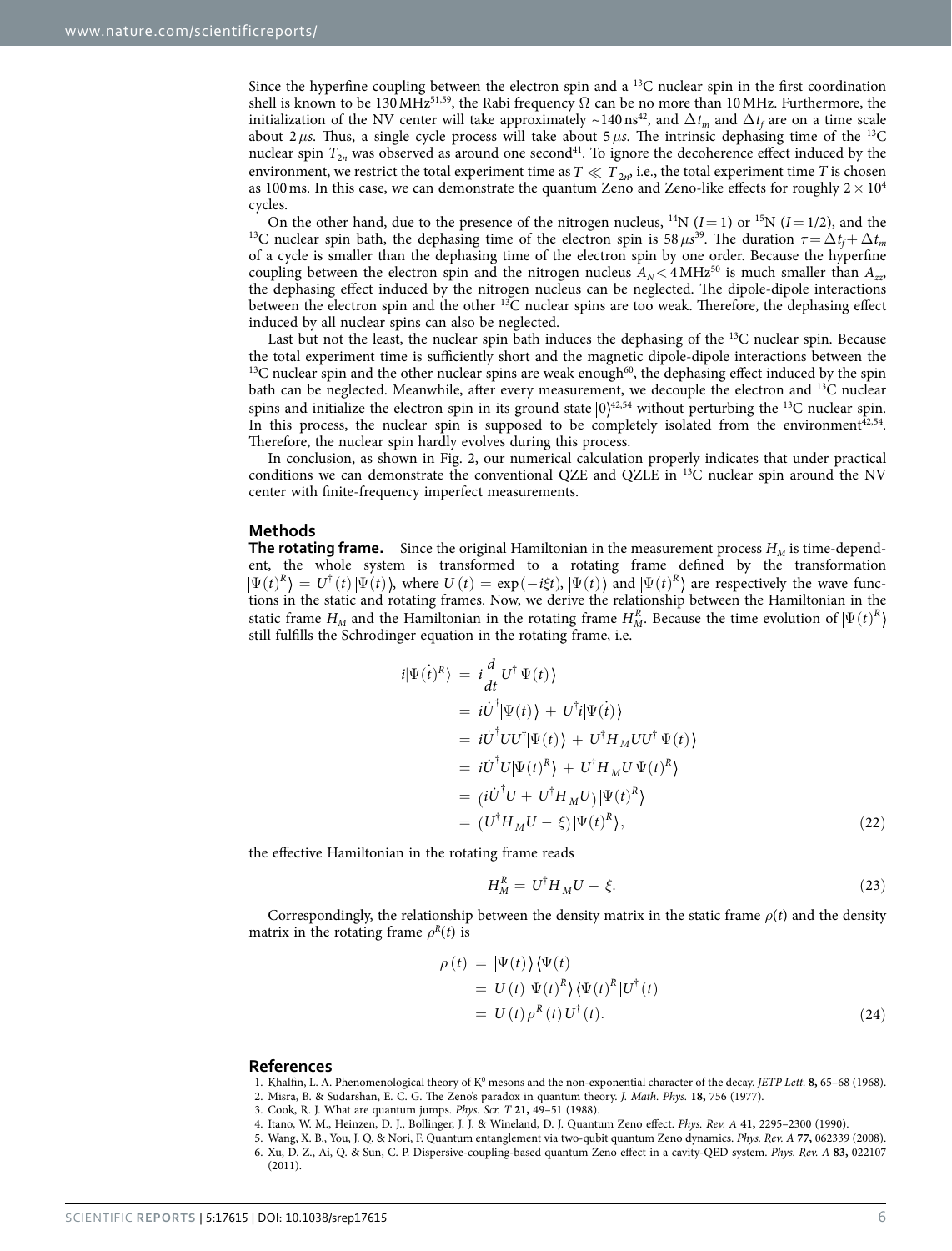- <span id="page-6-8"></span>7. Bernu, J. *et al.* Freezing coherent field growth in a cavity by the quantum Zeno effect. *Phys. Rev. Lett.* **101,** 180402 (2008).
- 8. Zhang, Y.-R. & Fan, H. Zeno dynamics in quantum open systems. *Sci. Rep.* **5,** 11509 (2015).
- <span id="page-6-0"></span>9. Kofman, A. G. & Kurizki, G. Acceleration of quantum decay processes by frequent observations. *Nature (London)* **405,** 546–550  $(2000)$
- 10. Facchi, P., Nakazato, H. & Pascazio, S. From the quantum Zeno to the inverse quantum Zeno effect. *Phys. Rev. Lett.* **86,** 2699–2703 (2001).
- 11. Ai, Q., Li, Y., Zheng, H. & Sun, C. P. Quantum anti-Zeno effect without rotating wave approximation. *Phys. Rev. A* **81,** 042116 (2010).
- <span id="page-6-1"></span>12. Ai, Q. *et al.* Quantum anti-Zeno effect without wave function reduction. *Sci. Rep.* **3,** 1752 (2013).
- 13. Layden, D., Martín-Martínez, E. & Kempf, A. Perfect Zeno-like effect through imperfect measurements at a finite frequency. *Phys. Rev. A* **91,** 022106 (2015).
- <span id="page-6-2"></span>14. Nakazato, H., Takazawa, T. & Yuasa, K. Purification through Zeno-like measurements. *Phys. Rev. Lett.* **90,** 060401 (2003).
- <span id="page-6-3"></span>15. Xue, Z.-Y. *et al.* Robust interface between flying and topological qubits. *Sci. Rep.* **5,** 12233 (2015).
- <span id="page-6-9"></span>16. Hua, M., Tao, M. J. & Deng, F. G. Fast universal quantum gates on microwave photons with all-resonance operations in circuit QED. *Sci. Rep.* **5,** 9274 (2015).
- 17. Liu, Y.-C. *et al.* Coupling of a single diamond nanocrystal to a whispering-gallery microcavity: Photon transport benefitting from Rayleigh scattering. *Phys. Rev. A* **84,** 011805 (2011).
- 18. Li, P.-B., Gao, S.-Y. & Li, F.-L. Quantum-information transfer with nitrogen-vacancy centers coupled to a whispering-gallery microresonator. *Phys. Rev. A* **83,** 054306 (2011).
- 19. Li, P.-B., Gao, S.-Y., Li, H.-R., Ma, S.-L. & Li, F.-L. Dissipative preparation of entangled states between two spatially separated nitrogen-vacancy centers. *Phys. Rev. A* **85,** 042306 (2012).
- 20. Yu, X.-C., Liu, Y.-C., Yan, M.-Y., Jin, W.-L. & Xiao, Y.-F. Coupling of diamond nanocrystals to a high-Q whispering-gallery microresonator. *Phys. Rev. A* **86,** 043833 (2012).
- 21. Liu, S., Li, J., Yu, R. & Wu, Y. Achieving maximum entanglement between two nitrogen-vacancy centers coupling to a whisperinggallery-mode microresonator. *Opt. Express* **21,** 3501 (2013).
- <span id="page-6-4"></span>22. Wang, P. F., Ju, C. Y., Shi, F. Z. & Du, J. F. Optimizing ultrasensitive single electron magnetometer based on nitrogen-vacancy center in diamond. *Chin. Sci. Bull.* **58,** 2920–2923 (2013).
- <span id="page-6-5"></span>23. Balzer, C., Huesmann, R., Neuhauser, W. & Toschek, P. E. The quantum Zeno effect-evolution of an atom impeded by measurement. *Opt. Comm.* **180,** 115–120 (2000).
- <span id="page-6-6"></span>24. Matsuzaki, Y., Saito, S., Kakuyanagi, K. & Semba, K. Quantum Zeno effect with a superconducting qubit. *Phys. Rev. B* **82,** 180518(R) (2010).
- <span id="page-6-7"></span>25. Zhang, Z.-T. & Xue, Z.-Y. Demonstration of quantum zeno effect in a superconducting phase qubit. *JETP Letters* **93,** 349–353 (2011).
- <span id="page-6-11"></span><span id="page-6-10"></span>26. Xiao, L. & Jones, J. A. NMR analogues of the quantum Zeno effect. *Phys. Lett. A* **359,** 424–427 (2006).
- 27. Álvarez, G. A., Bhaktavatsala Rao, D. D., Frydman, L. & Kurizki, G. Zeno and anti-Zeno polarization control of spin ensembles by induced dephasing. *Phys. Rev. Lett.* **105,** 160401 (2010).
- <span id="page-6-12"></span>28. Streed, E. W. *et al.* Continuous and pulsed quantum Zeno effect. *Phys. Rev. Lett.* **97,** 260402 (2006).
- 29. Bar-Gill, N., Rowen, E. E., Kurizki, G. & Davidson, N. Short-time enhancement of the decay of coherent excitations in Bose-Einstein condensates. *Phys. Rev. Lett.* **102,** 110401 (2009).
- <span id="page-6-13"></span>30. Zhang, M. & You, L. Quantum Zeno subspace and entangled Bose-Einstein condensates. *Phys. Rev. Lett.* **91,** 230404 (2003).
- 31. Zhou, J. *et al.* High fidelity quantum state transfer in electromechanical systems with intermediate coupling. *Sci. Rep.* **4,** 6237 (2014).
- 32. Yang, W. L., Yin, Z. Q., Xu, Z. Y., Feng, M. & Du, J. F. One-step implementation of multiqubit conditional phase gating with nitrogen-vacancy centers coupled to a high-Q silica microsphere cavity. *Appl. Phys. Lett.* **96,** 241113 (2010).
- 33. Wei, H. R. & Deng, F. G. Compact quantum gates on electron-spin qubits assisted by diamond nitrogen-vacancy centers inside cavities. *Phys. Rev. A* **88,** 042323 (2013).
- 34. Ren, B. C., Wang, G. Y. & Deng, F. G. Universal hyperparallel hybrid photonic quantum gates with dipole-induced transparency in the weak-coupling regime. *Phys. Rev. A* **91,** 032328 (2015).
- 35. Liu, Q. & Zhang, M. Generation and complete nondestructive analysis of hyperentanglement assisted by nitrogen-vacancy centers in resonators. *Phys. Rev. A* **91,** 062321 (2015).
- 36. Song, W. L. *et al.* One-step generation of multipartite entanglement among nitrogen-vacancy center ensembles. *Sci. Rep.* **5,** 7755 (2015).
- 37. Kost, M., Cai, J.-M. & Plenio, M. B. Resolving single molecule structures with nitrogen-vacancy centers in diamond. *Sci. Rep.* **5,** 11007 (2015).
- 38. Yin, Z. Q., Zhao, N. & Li, T. Hybrid opto-mechanical systems with nitrogen-vacancy centers. *Sci. China-Phys. Mech. Astron.* **58,** 050303 (2015).
- <span id="page-6-14"></span>39. Kennedy, T. A., Colton, J. S., Butler, J. E., Linares, R. C. & Doering, P. J. Long coherence times at 300 K for nitrogen-vacancy center spins in diamond grown by chemical vapor deposition. *Appl. Phys. Lett.* **83,** 4190–4192 (2003).
- 40. Bar-Gill, N., Pham, L. M., Jarmola, A., Budker, D. & Walsworth, R. L. Solid-state electronic spin coherence time approaching one second. *Nat. Commun.* **4,** 1743 (2013).
- <span id="page-6-24"></span>41. Maurer, P. C. *et al.* Room-temperature quantum bit memory exceeding one second. *Science* **336,** 1283–1286 (2012).
- <span id="page-6-15"></span>42. Dutt, M. V. G. *et al.* Quantum register based on individual electronic and nuclear spin qubits in diamond. *Science* **316,** 1312–1316 (2007).
- <span id="page-6-16"></span>43. Zu, C. *et al.* Experimental realization of universal geometric quantum gates with solid-state spins. *Nature (London)* **514,** 72–75 (2014).
- <span id="page-6-17"></span>44. Wolters, J., Strauß, M., Schoenfeld, R. S. & Benson, O. Quantum Zeno phenomenon on a single solid-state spin. *Phys. Rev. A* **88,** 020101(R) (2013)
- <span id="page-6-19"></span><span id="page-6-18"></span>45. Brouwer, L. E. J. Über Abbildung von Mannigfaltigkeiten. *Math. Ann.* **71,** 97–115 (1911).
- 46. Maze, J. R. *et al.* Properties of nitrogen-vacancy centers in diamond: the group theoretic approach. *New J. Phys.* **13,** 025025 (2011).
- <span id="page-6-20"></span>47. Doherty, M. W., Manson, N. B., Delaney, P. & Hollenberg, L. C. L. The negatively charged nitrogen-vacancy centre in diamond: the electronic solution. *New J. Phys.* **13,** 025019 (2011).
- <span id="page-6-21"></span>48. Jacques, V. *et al.* Dynamic polarization of single nuclear spins by optical pumping of nitrogen-vacancy color centers in diamond at room temperature. *Phys. Rev. Lett.* **102,** 057403 (2009).
- <span id="page-6-22"></span>49. Smeltzer, B., McIntyre, J. & Childress, L. Robust control of individual nuclear spins in diamond. *Phys. Rev. A* **80,** 050302(R)  $(2009)$
- <span id="page-6-23"></span>50. Felton, S. *et al.* Hyperfine interaction in the ground state of the negatively charged nitrogen vacancy center in diamond. *Phys. Rev. B* **79,** 075203 (2009).